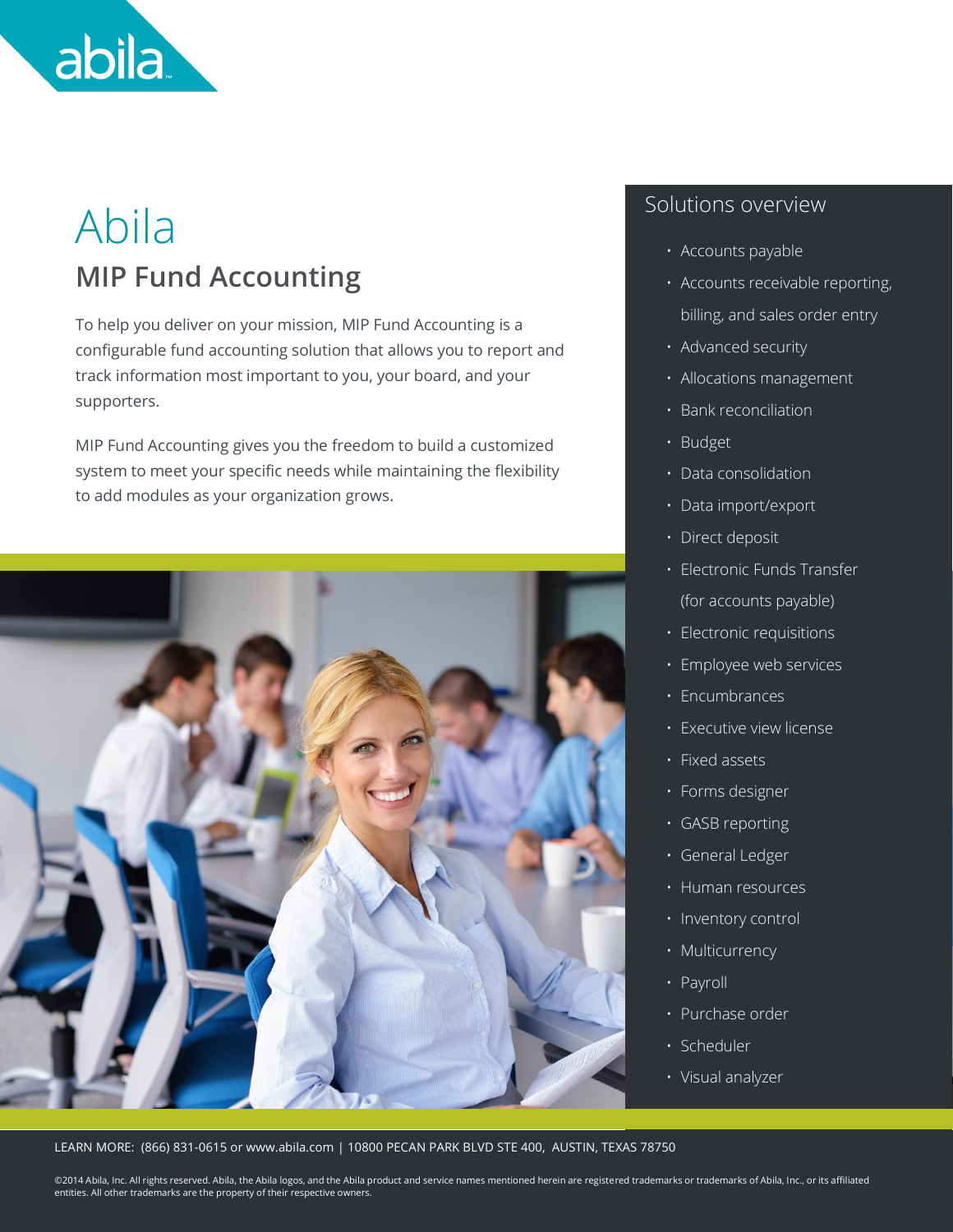

# Abila MIP Fund Accounting

### **Module overview**

#### **ACCOUNTS PAYABLE**

The Accounts Payable module is used to centralize all vendor information and automate 1099 production. To help create a streamlined process, your Accounts Payable transactions will simultaneously update vendor accounts and the General Ledger. Reporting is easier because you can pay vendors from multiple cash accounts.

#### **ACCOUNTS RECEIVABLE REPORTING, BILLING, AND SALES ORDER ENTRY**

Accounts Receivable reporting allows you to track and all revenue streams while managing their information.

Accounts Receivable Billing helps create invoices, request payment, manage prepayments, and create customer statements. Invoice as often as needed with the flexibility to create custom billing cycles.

Sales Order Entry allows you to streamline your entry process and easily record sales transactions.

#### **ADVANCED SECURITY**

Promote accountability and reduce fraud risk with Advanced Security Organization Audit. Simplify the audit process with comprehensive reporting capabilities and protect sensitive information with database encryption.

When multiple users access MIP, Administrators can limit confidential information, like employee salaries or other department budgets.

#### **ALLOCATIONS MANAGEMENT**

Perform complicated allocations in a single mouse click with accuracy and consistency. Flexible reporting allows you to view the impact of your allocations prior to accepting them into your General Ledger.

#### **BANK RECONCILIATION**

Improve cash management by closely monitoring bank balances and transactions using the Bank Reconciliation module.

#### **BUDGET**

Use the budgeting module to empower strategic decision making in your organization. Create an unlimited number of customized budgets for any timeframe including cross year budgets. Enforce those budgets control with a single click, and activate warnings when at risk of overspending. Forecast and create "what-if" scenarios to ensure a strong financial position for your organization in the future. See how transactions will affect your outstanding budget in real time as they are created with a budget view available directly within transaction entry.

#### **DATA CONSOLIDATION**

Consolidate information from local chapters or field offices to create organization wide aggregate financial reports.

Data consolidation also serves as a tool to help create comparative reports for different offices as well.

#### LEARN MORE: (866) 831-0615 or www.abila.com | 10800 PECAN PARK BLVD STE 400, AUSTIN, TEXAS 78750 MORE: (866) 831-0615 or www.abila.com | 10800 PECAN PARK BLVD STE 400, AUSTIN, TEXAS 78750

LEARN MORE: (866) 831-0615 or www.abila.com | 10800 PECAN PARK BLVD STE 400, AUSTIN, TEXAS 78750<br>©2014 Abila, Inc. All rights reserved. Abila, the Abila logos, and the Abila product and service names mentioned herein are r entities. All other trademarks are the property of their respective owners.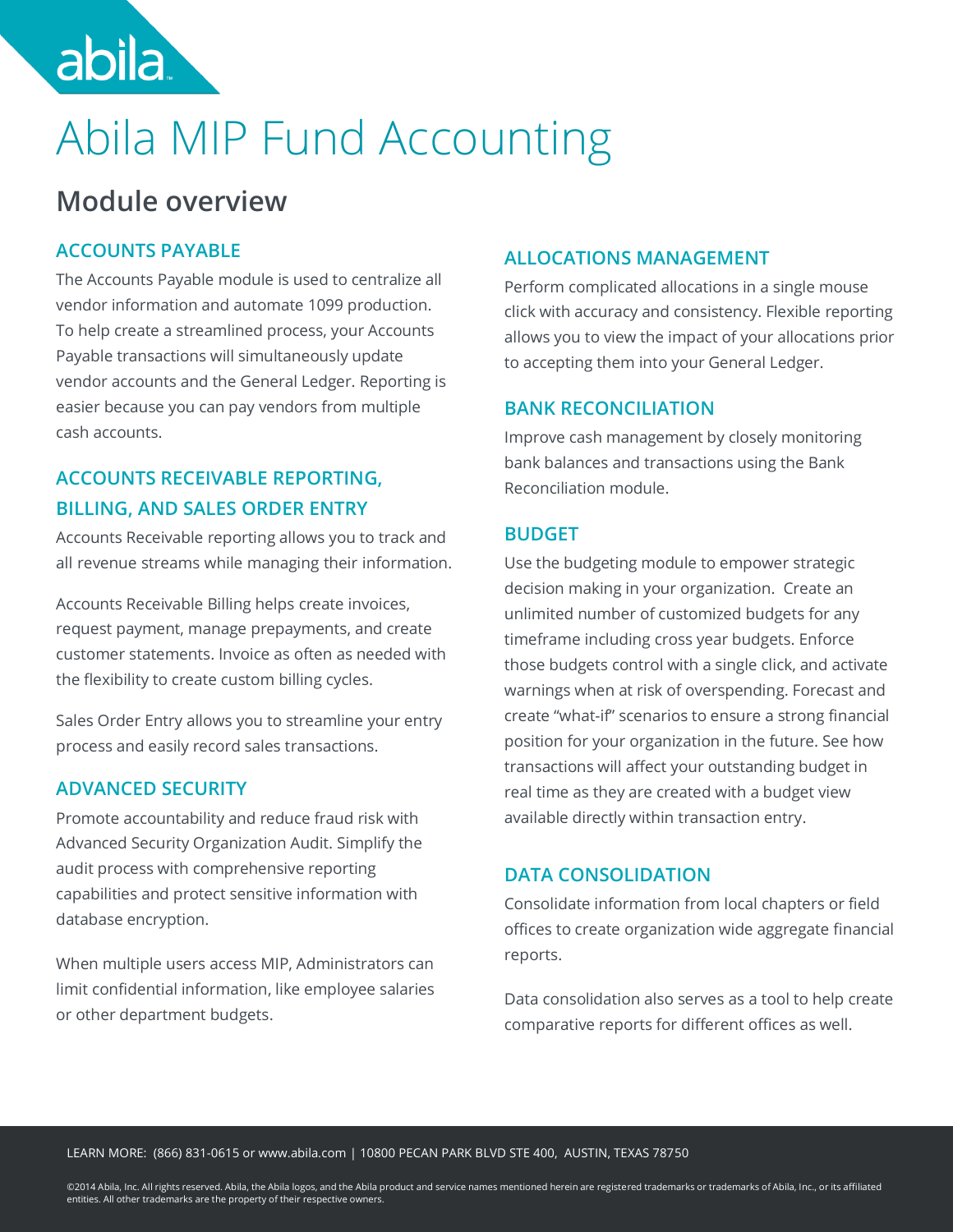#### **DATA IMPORT / EXPORT**

abila

Use the Data Import / Export module to eliminate time consuming duplicate entry or to reduce errors from manual data entry.

Users can also facilitate the transfer of information into MIP Fund Accounting, such as general ledger entries from outsourced payroll or other systems and accounts receivable information from specialized billing systems.

#### **DIRECT DEPOSIT**

Give your employees the convenience of electronically deposited pay including the option to deposit their pay into multiple accounts automatically with each pay check.

#### **ELECTRONIC FUNDS TRANSFER**

For accounts payable users, tis module allows you to improve cash management. Control when vendor payments are drafted from bank accounts and reduce costs associated with postage and check stock.

#### **ELECTRONIC REQUISITIONS**

Improve the availability of information for prepurchase decision making with Electronic Requisitions. Review the impact of current requests with our one click budget checking tool. Requisition requests status changes will notify you directly from your email. Approve or reject requisitions directly from your mobile device such as an iPhone or Android device.

#### **EMPLOYEE WEB SERVICES**

Streamline timesheet entry and provide employees and managers 24/7 web access to their pay stub, benefit information, and other important employee messages. Many timesheet entry preferences are available including the option to record hours by multiple cost centers.

Allow Human Resources teams to focus on managing employees rather than handling mundane information requests. Employee Web Services provides a seamless and secure integration with the Human Resources and Payroll modules for a completely integrated solution.

#### **ENCUMBRANCES**

Easily reserve funds for planned expenditures or commitments and improve your tracking and compliance for reporting. Include encumbrances on financial reports and within the budget checking tools within MIP to measure true budget performance.

#### **EXECUTIVE VIEW LICENSE**

Provides executives with the ability to collaborate in the budget preparation process and frees your accounting staff from running and distributing reports – all without the cost of purchasing full software seats

#### **FIXED ASSETS**

Track assets, easily calculate depreciation, and automatically generate depreciation and disposal entries in the General Ledger.

Quickly enter new assets using Quick Asset Entry, when recording purchases in Accounts Payable, Cash Disbursements, or Purchase Orders.

#### **FORMS DESIGNER**

Make each and every document coming from your organization look professional such as billing statements, check stock, and purchase orders.

Create custom preferences such as manager signatures automatically included on checks under a defined value.

LEARN MORE: (866) 831-0615 or www.abila.com | 10800 PECAN PARK BLVD STE 400, AUSTIN, TEXAS 78750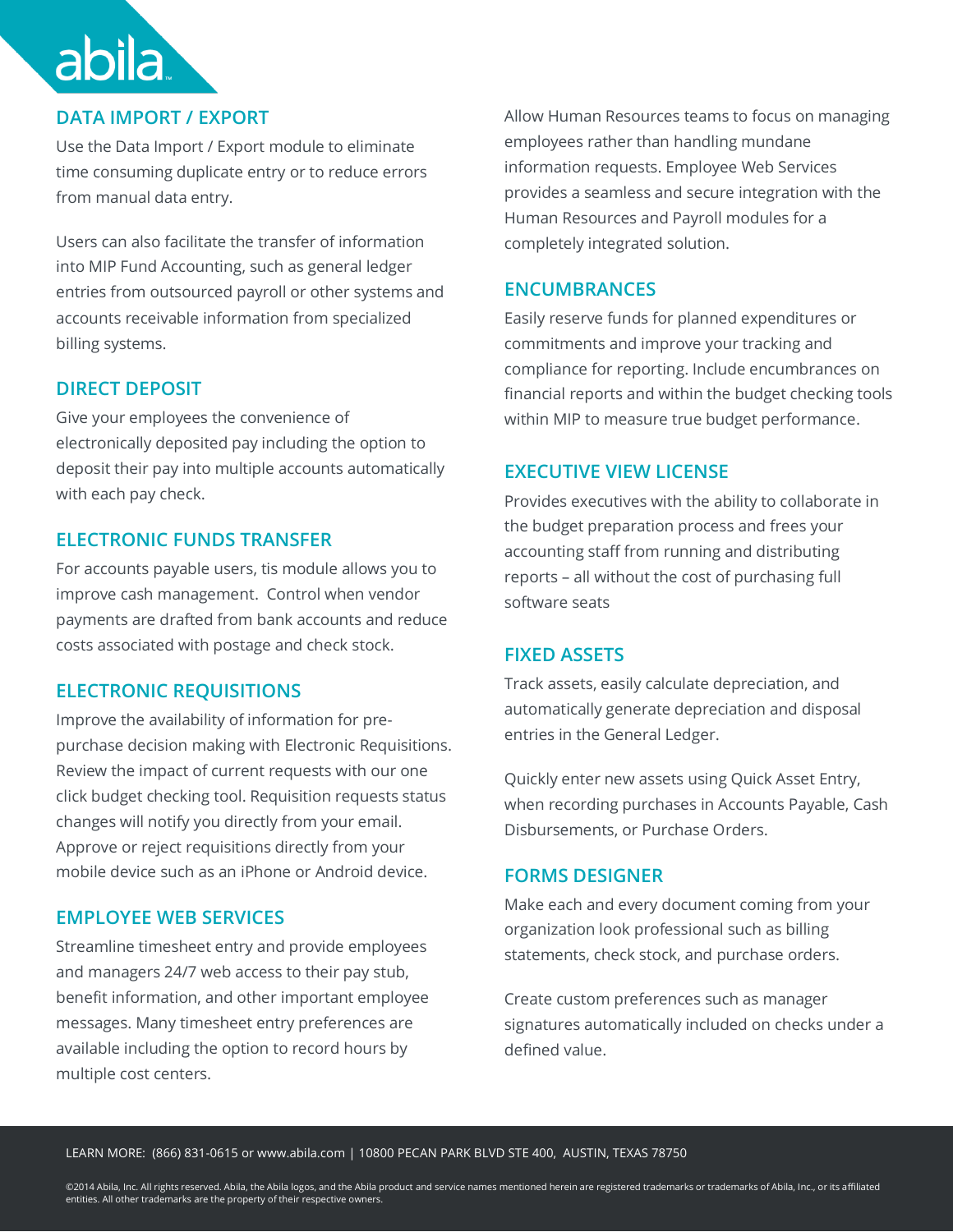#### **GASB REPORTING**

**abila** 

Specifically designed for government organizations, the GASB Reporting module includes the tools needed to easily create GASB compliant reports.

#### **GENERAL LEDGER**

Track financial information in a way that works best for your organization using a flexible, segmented chart of accounts.

The General Ledger tracks cash receipts, cash disbursements, journal vouchers, and other financial transactions.

The General Ledger also provides you with an easy to use report writer directly within the application.

#### **HUMAN RESOURCES**

Streamline your payroll process by making updates and changes to employee information from directly within the Human Resources module.

Integration between your payroll and MIP product provides quick and easy HR reporting (including FMLA and EEO) and tax form population. Employee data including certification, education, review dates, and benefit plan adjustments is easily and efficiently tracked.

#### **INVENTORY CONTROL**

Maintain complete control over your inventory and internal supplies to keep your inventory flowing smoothly with strong reporting and up to the minute verification of available quantities.

#### **MULTICURRENCY**

Maintain and report on an unlimited number of active currencies, rates, and rate types to create and process transactions.

Enter invoices in one currency and pay in another and produce translated financial statements using this FAS 52 compliant module.

#### **PAYROLL**

Produce timely and accurate pay for the employees who keep your organization moving forward. Generate fully allocated accounting entries, and keep comprehensive employee records using the payroll module.

We stay up to date on tax rates so you don't have to. Stay fully tax compliant with paper and eFiling options for both State and Federal forms.

#### **PURCHASE ORDER**

Complete purchasing solutions by using the easy to use purchase order entry, strong reporting, integrating with Accounts Payable, and receiving seamless functionality. Stay within your budget using one click budget check

#### **SCHEDULER**

Automate the reporting process with the Scheduler module. Set extended reports to run at midnight so as not to interfere with printer use in the daytime.

Bind groups of reports together and set them to run when needed or on a recurring basis.

#### **VISUAL ANALYZER**

Financial dashboards allow users immediate access to the data needed to make strategic decisions about your organization. Data is presented in a visual way that allows users to drill up, down, and across accounts. Fully analyze balances, trends, budgets, and spending ratios in real time and share visualizations o real time data, making it easy to understand your financials.

LEARN MORE: (866) 831-0615 or www.abila.com | 10800 PECAN PARK BLVD STE 400, AUSTIN, TEXAS 78750